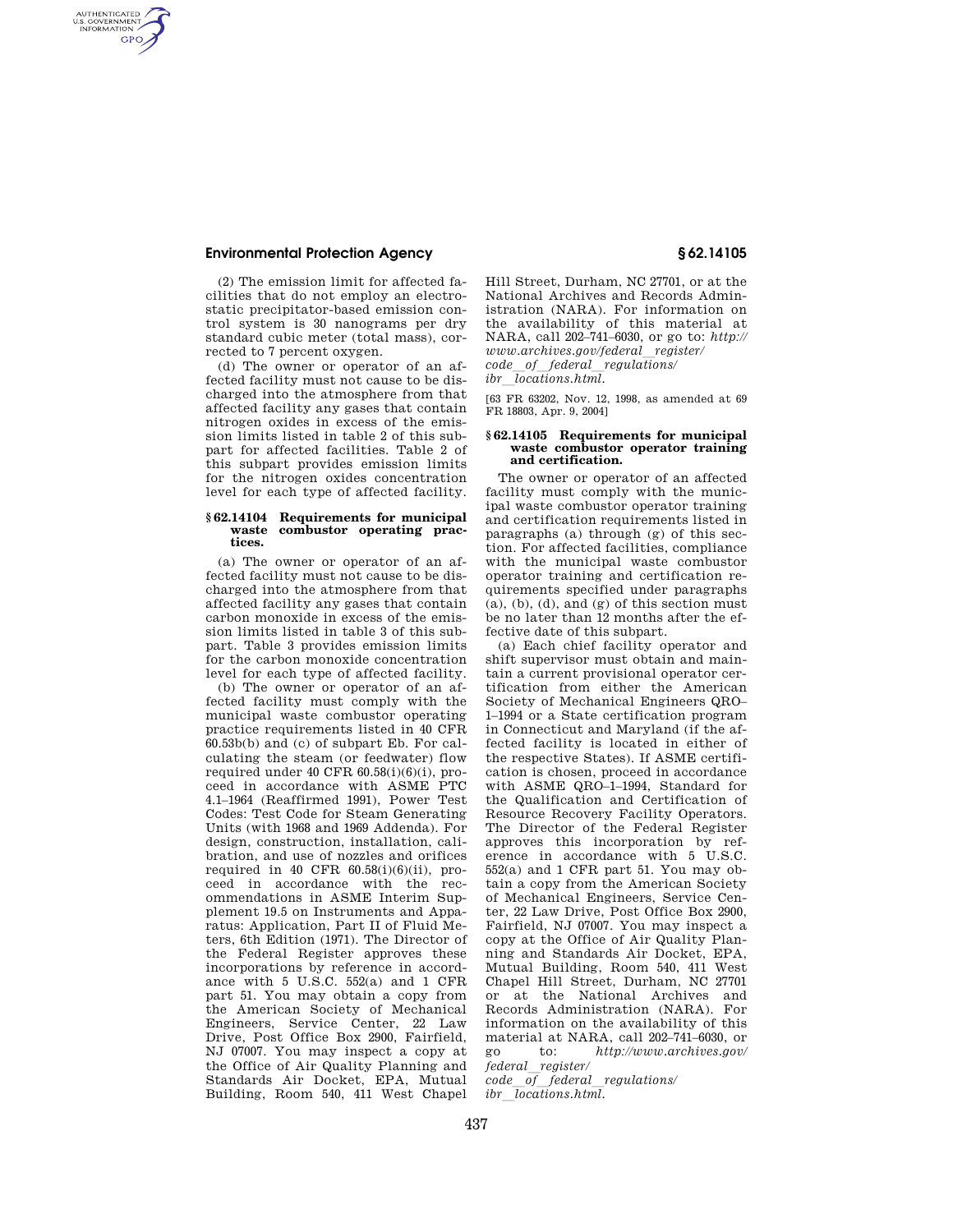(b) Each chief facility operator and shift supervisor must have completed full certification or must have scheduled a full certification exam with either the American Society of Mechanical Engineers QRO–1–1994 or a State certification program in Connecticut and Maryland (if the affected facility is located in either of the respective States). If ASME certification is chosen, proceed in accordance with ASME QRO–1–1994, Standard for the Qualification and Certification of Resource Recovery Facility Operators. The Director of the Federal Register approves this incorporation by reference in accordance with 5 U.S.C. 552(a) and 1 CFR part 51. You may obtain a copy from the American Society of Mechanical Engineers, Service Center, 22 Law Drive, Post Office Box 2900, Fairfield, NJ 07007. You may inspect a copy at the Office of Air Quality Planning and Standards Air Docket, EPA, Mutual Building, Room 540, 411 West Chapel Hill Street, Durham, NC 27701 or at the National Archives and Records Administration (NARA). For information on the availability of this material at NARA, call 202–741–6030, or go to: *http:// www.archives.gov/federal*l*register/ code*l*of*l*federal*l*regulations/* 

*ibr*l*locations.html.* 

 $\overline{(c)}$  The owner or operator of an affected facility must not allow the facility to be operated at any time unless one of the following persons is on duty at the affected facility: a fully certified chief facility operator; a provisionally certified chief facility operator who is scheduled to take the full certification exam no later than 12 months after the effective date of this subpart; a fully certified shift supervisor; or a provisionally certified shift supervisor who is scheduled to take the full certification exam no later than 12 months after the effective date of this subpart. If one of the persons listed in this paragraph must leave the affected facility during their operating shift, a provisionally certified control room operator who is onsite at the affected facility may fulfill the requirement in this paragraph.

(d)(1) Each chief facility operator, shift supervisor, and control room operator at an affected facility must complete the EPA municipal waste

# **§ 62.14105 40 CFR Ch. I (7–1–10 Edition)**

combustor operator training course or the State municipal waste combustor operator training course in Connecticut (if the affected facility is located in Connecticut).

(2) The requirement specified in this paragraph does not apply to chief facility operators, shift supervisors, and control room operators who have obtained full certification from the American Society of Mechanical Engineers on or before the effective date of this subpart. The owner or operator of an affected facility may request that the EPA Administrator waive the requirement specified in this paragraph for chief facility operators, shift supervisors, and control room operators who have obtained provisional certification from the American Society of Mechanical Engineers on or before the effective date of this subpart.

(e) The owner or operator of an affected facility must develop and update on a yearly basis a site-specific operating manual that must, at a minimum, address the elements of municipal waste combustor unit operation specified in paragraphs (e)(1) through (e)(11) of this section.

(1) A summary of the applicable standards under this subpart;

(2) A description of basic combustion theory applicable to a municipal waste combustor unit;

(3) Procedures for receiving, handling, and feeding municipal solid waste;

(4) Procedures for municipal waste combustor unit startup, shutdown, and malfunction;

(5) Procedures for maintaining proper combustion air supply levels;

(6) Procedures for operating the municipal waste combustor unit within the standards established under this subpart;

(7) Procedures for responding to periodic upset or off-specification conditions;

(8) Procedures for minimizing particulate matter carryover;

(9) Procedures for handling ash;

(10) Procedures for monitoring municipal waste combustor unit emissions; and

(11) Reporting and recordkeeping procedures.